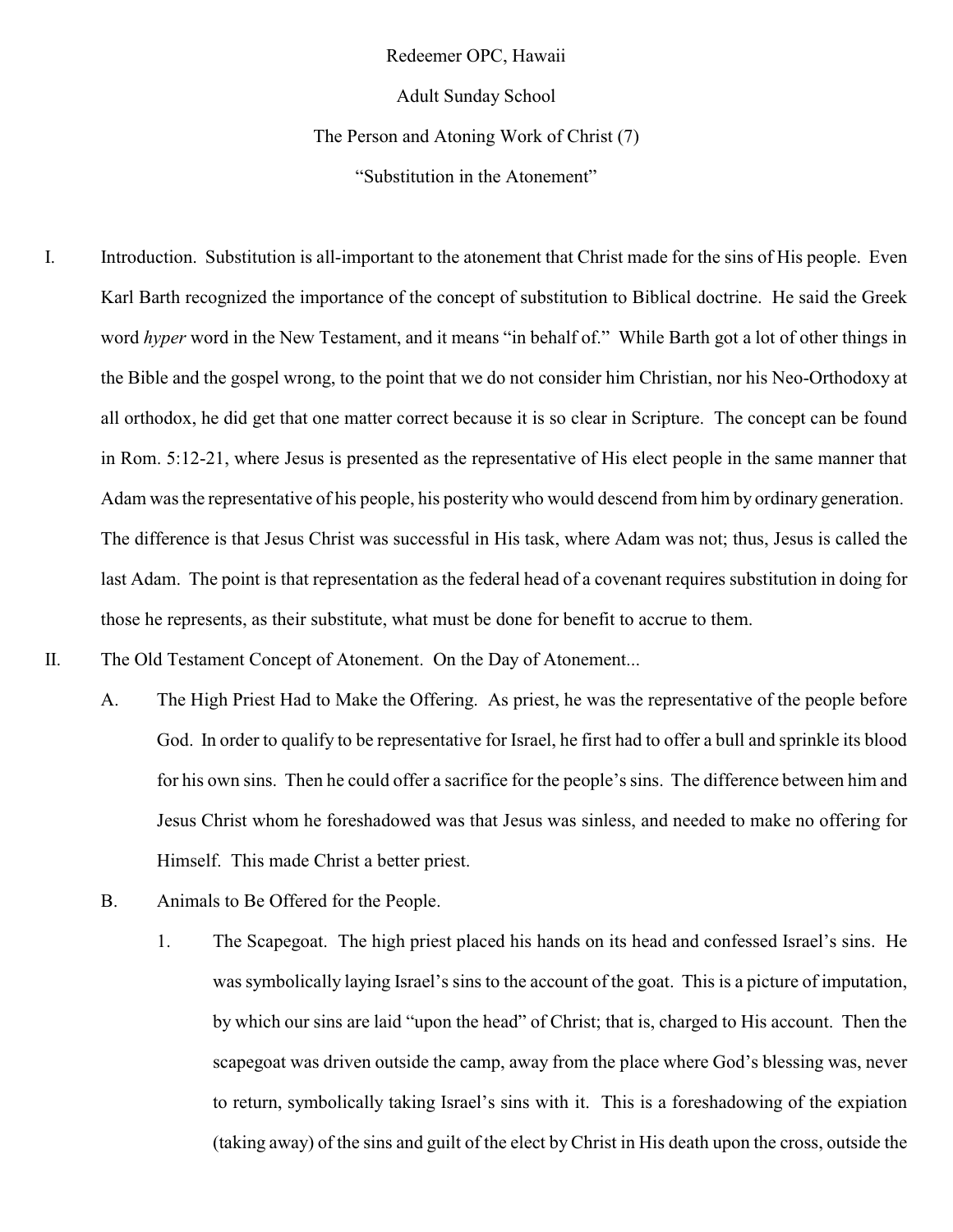camp, when God removed all blessing from Him as part of the punishment He suffered for our sins. The scapegoat was a scapegoat because it bore the "blame," so to speak, for our sins, as Christ did on the cross with our sins and guilt imputed to Him. He did this in place of His people as our Substitute, just as the scapegoat was seen as a substitute for Israel.

- 2. The Goat of the Sin Offering. The high priest sprinkled its blood on the mercy seat on top of the ark of the covenant in the holy of holies in the tabernacle. The mercy seat was also known as the propitiatory or reconciliation; it was symbolic of where the wrath of an angry God was appeased so that God would be favorable to the sinner whose sin debt was paid for, and He reconciled the sinner to Himself. 2 Cor. 5:18 tells us that God reconciled us to Himself through Christ, not counting our trespasses against us, and He accomplished this when "He made Him who knew no sin to be sin on our behalf, that we might become the righteousness of God in Him" (2 Cor. 5:21). Note the substitutionary language, "on our behalf." Note also that the mercy seat "covered" the ark, where the law of God that condemns men for sin was kept, so mercy "covered" judgment. The basic meaning of the Hebrew word for atonement is "a covering." At the same time, mercy was found upon the ark of the covenant, where the law that was perfectly kept by our Substitute was found. Substitution was central and essential to all that happened on the Day of Atonement.
- C. The New Testament Correspondence. As we have alluded above, the NT teaches that all of the OT ritual of atonement foreshadowed the greater reality of what Christ did. The OT rituals could not take away sin. They were means of grace by which God preached the gospel to His people, and in which He pictured an atonement to come that was promised to take away the sins of His people.
- D. Shedding Sacrificial Blood. The Hebrews knew that all sin incurs death. The shedding of blood by sacrifices indicated a life given over unto death to satisfy the demand of death as the penalty for sin. But the sacrifices also demonstrated that God allowed for a substitute to be put to death in place of the sinner. The OT sacrifices pointed to the Substitute God would provide who would give His life once for all as a sacrifice unto death, instead of and in place of His people. So the penalty would be satisfied by His death instead of theirs.
- III. Two Aspects of Substitutionary Action in the Atonement.